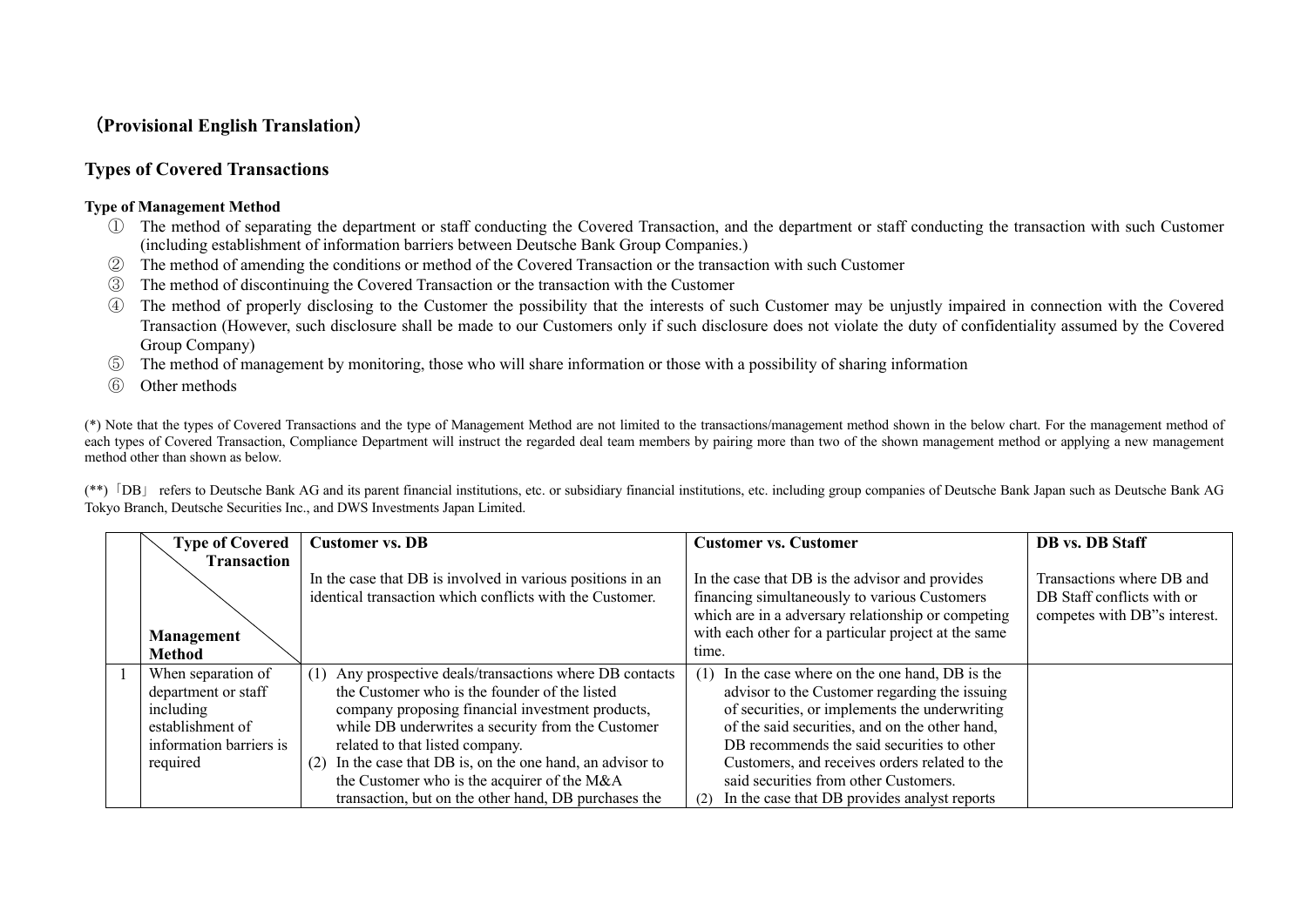|                |                                                                                                                                            | assets of the takeover target.                                                                                                                                                                                                                                                                                                                                                                                                                                                                                                                                                                                                                                                                                                                              | etc. on the Customer to which DB acts as<br>advisor or extends loans.<br>(3) Regarding M&A transactions and identical bid<br>for asset sale transactions, in the case that DB<br>becomes the advisor to several bidders or<br>provides financing.                                                                                                                                                                                                                                                                                                                                                                                                                                                                                                                                                                              |
|----------------|--------------------------------------------------------------------------------------------------------------------------------------------|-------------------------------------------------------------------------------------------------------------------------------------------------------------------------------------------------------------------------------------------------------------------------------------------------------------------------------------------------------------------------------------------------------------------------------------------------------------------------------------------------------------------------------------------------------------------------------------------------------------------------------------------------------------------------------------------------------------------------------------------------------------|--------------------------------------------------------------------------------------------------------------------------------------------------------------------------------------------------------------------------------------------------------------------------------------------------------------------------------------------------------------------------------------------------------------------------------------------------------------------------------------------------------------------------------------------------------------------------------------------------------------------------------------------------------------------------------------------------------------------------------------------------------------------------------------------------------------------------------|
| $\sqrt{2}$     | When amending the<br>conditions or method<br>of the Covered<br>Transaction is required                                                     | (1) In the case that DB's officer and employee is<br>entertained by receiving gifts etc. (includes non<br>monetary items) from parties who are competitors or<br>are have an adversary relationship with Customers on<br>a particular transaction.<br>(2) In the case when DB sets up Investment Trusts and<br>where DB includes specific securities (structured<br>bonds) issued or composed by DB into the said<br>Investment Trust.                                                                                                                                                                                                                                                                                                                      | (1) Regarding the identical M&A transactions, in<br>the case where DB becomes the advisor to the<br>acquirer and the takeover target<br>simultaneously.                                                                                                                                                                                                                                                                                                                                                                                                                                                                                                                                                                                                                                                                        |
| 3              | When discontinuing<br>the Covered<br>Transaction is required                                                                               | (1) In the case that DB conducts proprietary trading based<br>on the price sensitive information (Hojin Kankei<br>Joho) received from the Customer via a corporate<br>relationship.<br>(2) In the case that, DB provides recommendation and<br>makes a sales effort towards the Customer regarding<br>securities held in the proprietary account or securities<br>issued or composed by DB, when DB implements<br>back financing to the said Customer.<br>In the case that DB has any officer or employee who<br>(3)<br>is in a position to have a major impact on the<br>decisions of the Customer's directors or Customer's<br>management directions when DB is involved in the<br>transaction related to the financing such as issuing of<br>securities. | In the case that DB provides recommendations<br>In the case that officer or<br>(1)<br>(1)<br>to other Customers based on the price sensitive<br>employee of DB trades<br>information (Hojin Kankei Joho) received from<br>securities with which<br>the Customer via a corporate relationship.<br>he/she is involved within<br>(2) In the case when transactions are made<br>his or her occupation.<br>between funds such as funds based on<br>discretionary contract concluded between DB<br>and Customer and funds such as Investment<br>Trusts where DB manages (a transaction<br>between investment properties).<br>In the case DB simultaneously acts as advisor<br>(3)<br>to multiple clients to buy or sell a single real<br>estate under investment advisory agreement or<br>real estate investment advisory agreement. |
| $\overline{4}$ | When properly<br>disclosing to the<br>Customer the<br>possibility that the<br>interests of such<br>Customer may be<br>unjustly impaired in | In the case of DB underwriting the securities of a<br>(1)<br>Customer who owes liability towards DB where on<br>the other hand, DB makes a sales effort towards other<br>Customers regarding the said securities.<br>In the case that DB acts as an advisor to the said<br>(2)<br>Customer in financial restructuring or legal procedures<br>for bankruptcy, while on the other hand, DB holds                                                                                                                                                                                                                                                                                                                                                              | Regarding the identical M&A transaction, in<br>(1)<br>the case that DB, is the advisor to the Customer<br>concerned, but provides financing (includes<br>financing via loans and underwriting of stocks)<br>to the Customer of the Customer concerned.<br>In the case that DB is the advisor of the<br>(2)<br>acquirer in the hostile takeover where the                                                                                                                                                                                                                                                                                                                                                                                                                                                                       |